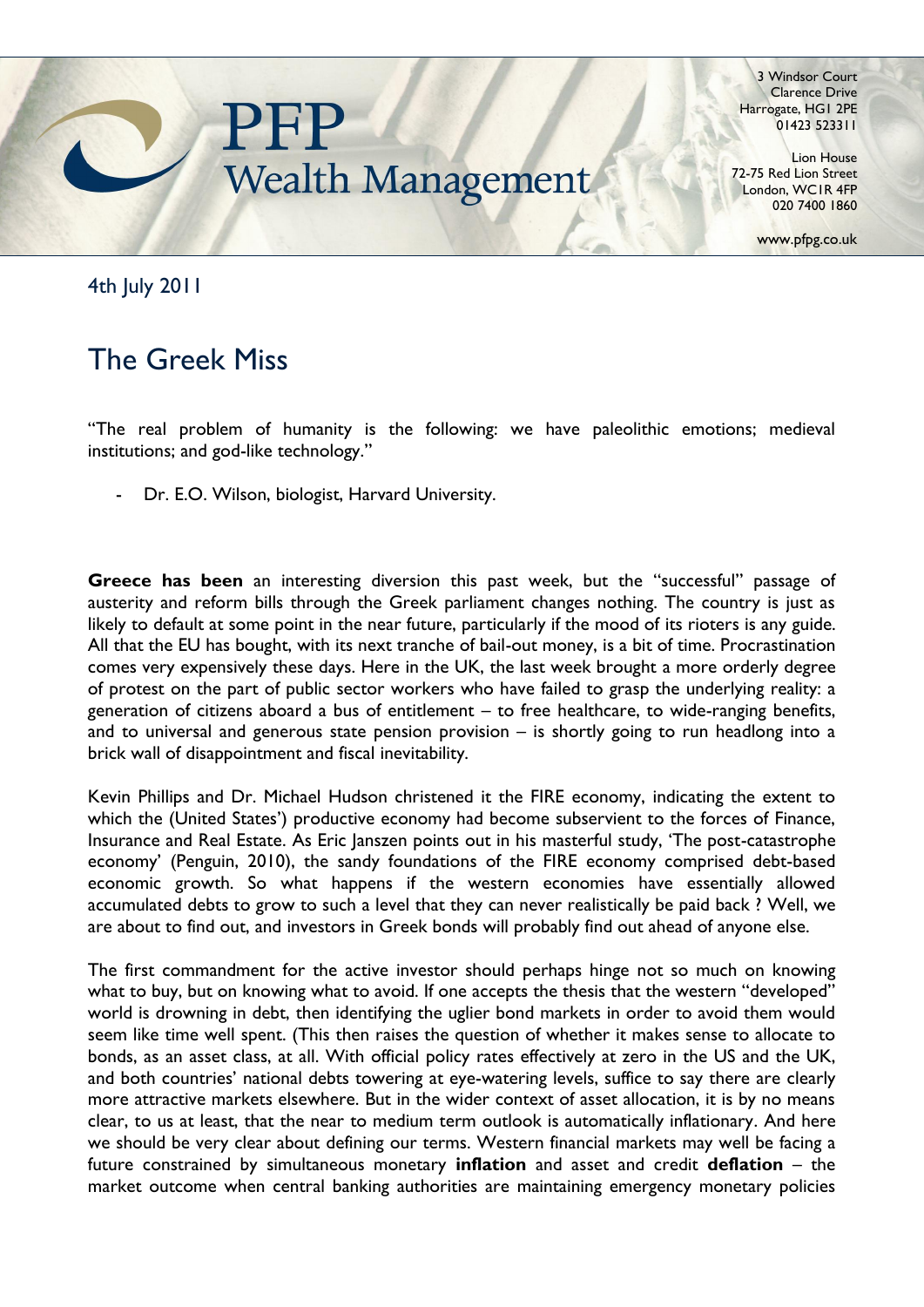while the private sector desperately tries to steady the ship. At this point the investment decision then morphs from a purely credit decision to one that absorbs the impact of currencies as well. Not only do we want to lend our money  $-$  if at all  $-$  to those countries and entities best placed to pay it back, but we want to have our money denominated in those currencies which are most likely to retain their purchasing power in real terms in a world beset by dramatic deleveraging. The credit and currency decision then becomes one and the same. But since cash is precluded in purely investment terms courtesy of state-sanctioned inflationism and monetary policy theft from savers, its logical replacement in a balanced portfolio is high quality sovereign debt. Not an ideal replacement, given ongoing mark to market price volatility, but the best one we have.)

We can debate the merits of certain currencies (the Singapore dollar, say, or the Swiss franc, or the Norwegian krone – all of which are centred in countries with a significant surplus of foreign assets) versus the apparent demerits of other currencies (the dollar, or the euro, say, or the currencies of pretty much all of eastern Europe) but the purest and most logical response for the active investor is to remove political risk altogether and hold a currency that is outside the malignly manipulative inflationary power of any central bank. That currency, of course, is gold. As [Chris Martenson](http://www.chrismartenson.com/) writes, there are numerous reasons to own gold:

- 1. To protect against monetary recklessness.
- 2. As insulation against fiscal foolishness.
- 3. As insurance against the possibility of a major calamity in the banking / financial system.
- 4. For the embedded "option value" that will pay out if and when gold is remonetized.

Outcome 4 is outside the scope of the discussion, at least for today  $-$  but reasons 1 to 3 are alive and well. As to the possible price range for Outcome 4..

"Here are some numbers: The total amount of "official gold", or that held by central banks around the world, is 30,684 tonnes, or 987 million troy ounces (MOz). In 2008 the total amount of money stock in the world was roughly \$60 trillion.

"If the world wanted 100% gold backing of all existing money, then the implied price for an ounce of gold is (\$60T/987MOz)=\$60,790 per troy ounce.

"Clearly that's a silly number (or is it ?), but even a 10% partial backing of money yields \$6,000 per ounce. The point here is not to bandy about outlandish numbers, but merely to point out that unless a great deal of the world"s money stock is destroyed somehow, or a lot more official gold is bought from the market and placed into official hands, backing even a fraction of the world"s money supply by gold will result in a far higher number than today's c. \$1,500/Oz."

Since there is not one example in the history of mankind of a purely paper-based currency surviving for anything more than a relatively short period, one feels bound to ask why gold retains such extraordinary power to animate the hostility of those with a touching faith in paper. Perhaps it amounts, like the cult of equity, to recency bias: most of the inhabitants of dealing rooms and fund management offices today, having spent the vast majority of their lives (since 1971) within a purely paper-based monetary system, know of no other form.

To return, briefly, to Greece, and what it represents. The prospect of EU and IMF money has charmed the markets, but it does nothing other than highlight the severity of the debt overhang facing the west. It is justifiable to fear sovereign debt and currency crises throughout Europe and the US over the coming months and years. Far from enjoying the sort of apparent surge towards